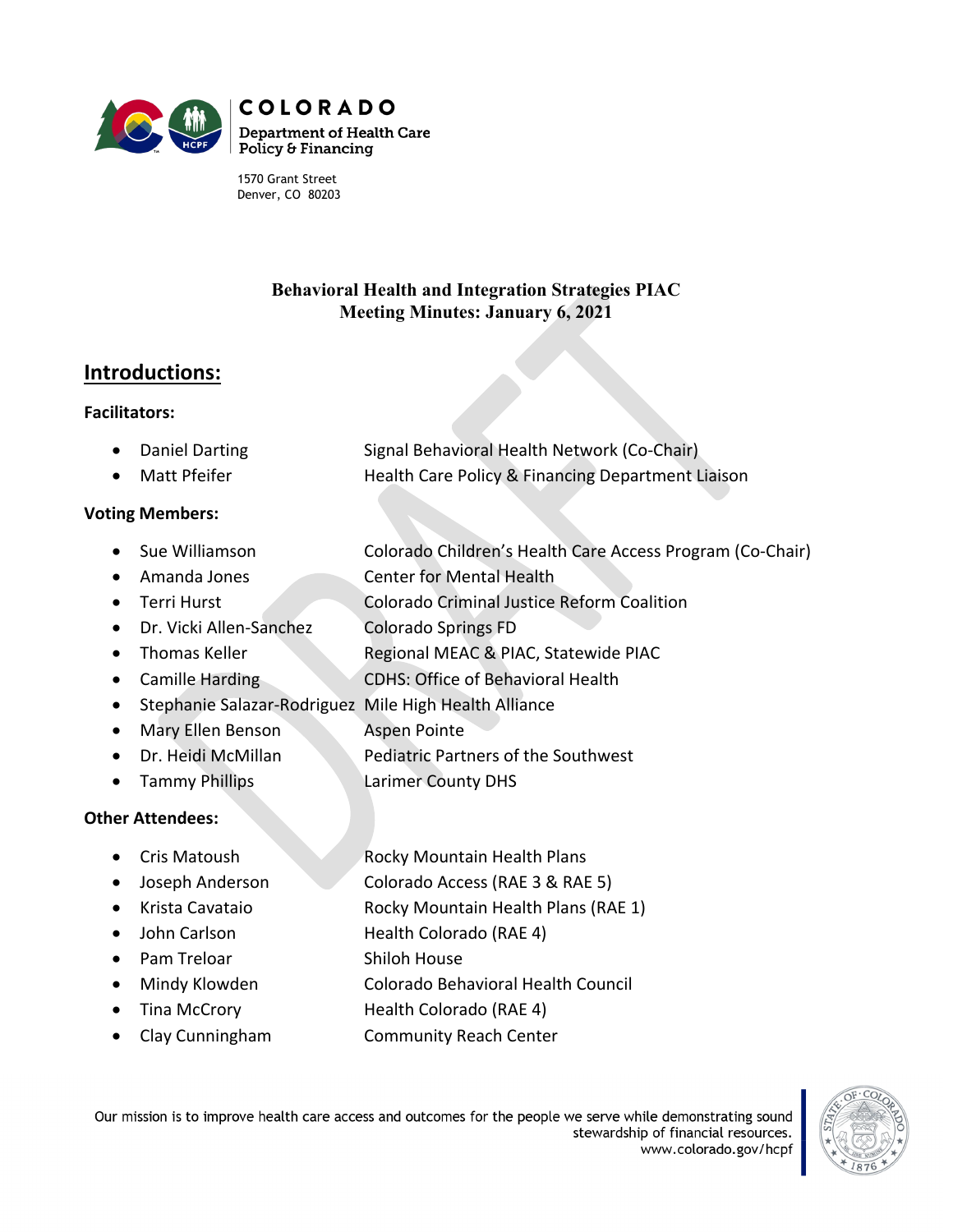## **Page 2**

- Jenn Conrad Signal Behavioral Health Network
- Susan Todd STRIDE Community Health Center
- Alyssa Rose Beacon Health Options (RAE 2 & RAE 4)
- Jessica Kell AspenPointe
- Louisa Wren Rocky Mountain Health Plans (RAE 1)
- Camila Joao Colorado Community Health Alliance (RAE 6 & 7)
- Matthew Wilkins RAE 4
- Imo Succo **Regional Health Connector, Southwest Colorado**, Durango, CO
- Nancy Jackson **Arapahoe County Commissioner**
- Kim Fairley Regional Health Connector, CAHEC
- Jeremy White Beacon Health Options (RAE 2 & 4)
- Tonya Wheeler **Advocates for Recovery Colorado**
- Doug Hainley Weld County DHS
- Karlee Tebbutt Colorado Association of Health Plans
- Karen Masters West Pines
- Doug Muir Centura Health
- Sandra Grossman **Health Care Policy & Financing**
- Matt Sundeen Health Care Policy & Financing
- Milena Guajardo **Health Care Policy & Financing**
- Jeff Eggert Health Care Policy & Financing
- Courtney Phillips **Health Care Policy & Financing**
- Ben Harris **Francis** Health Care Policy & Financing

# **Housekeeping**

Daniel Darting called the meeting to order at 9:02 AM. Minutes from the previous months of October, September, and December were approved. No abstention.

# **COVID-19 updates**

Matt Pfeifer provided COVID-19 updates. There will be no copays on vaccinations for Medicaid members as they become available. It was requested for the Department to follow up on the question of how behavioral health facilities, such as respite care, crisis stabilization and residential are being prioritized in terms of vaccinations. How are their personnel and individuals potentially seeking care being prioritized? Another question was asked about the prioritization of those released from the Department of Corrections (DOC), and into Medicaid and the community. There is uncertainty if there was priority for this population and if there was a way to prioritize these individuals released from the

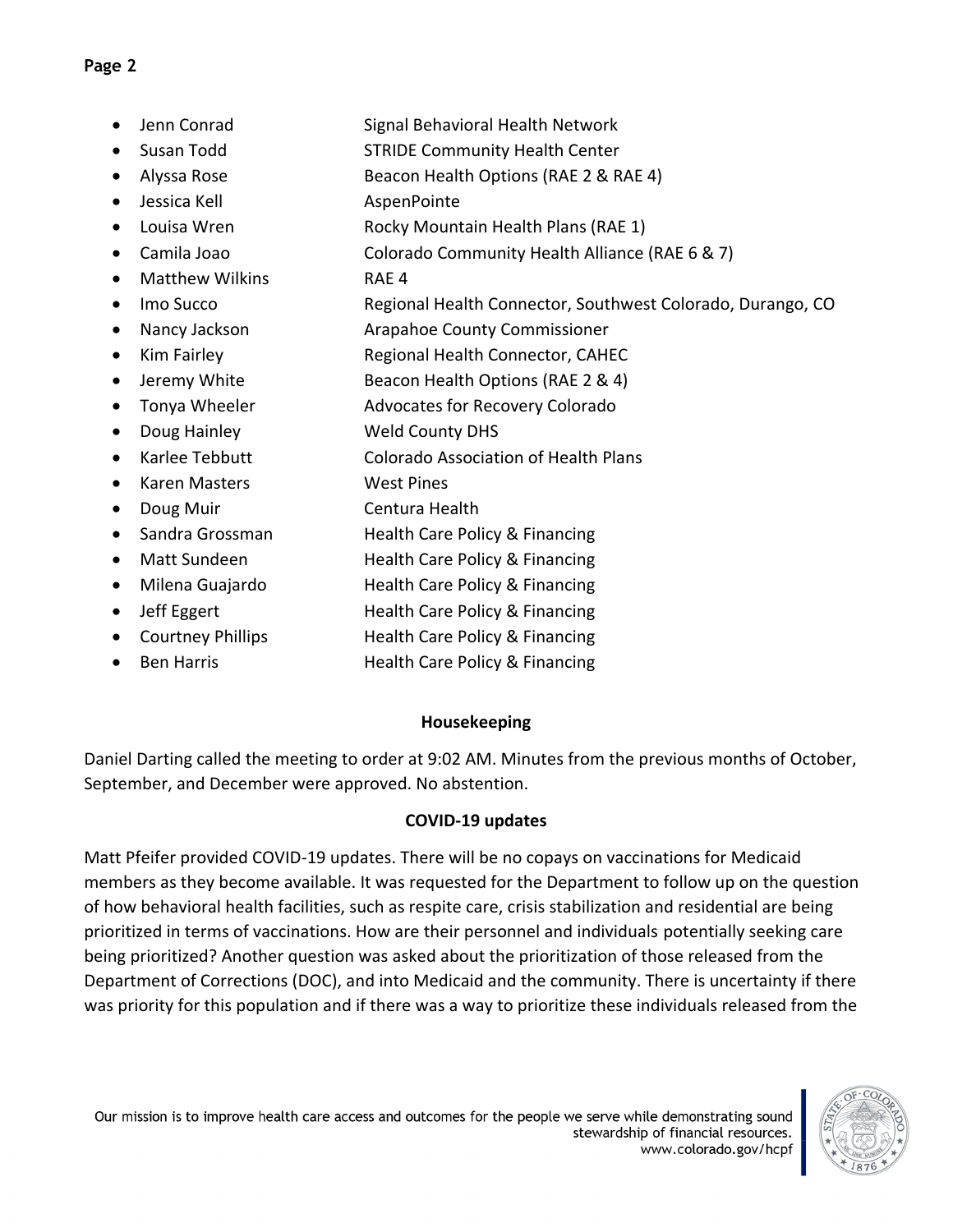# **Page 3**

DOC. In response, this is being actively discussed by the Department and other state agencies. A follow up on this discussion will occur.

There is some behavioral health funding included with the recently passed federal COVID relief package. There is \$4.25 billion allotted for mental health and substance use disorder. There will be a block grant type of distribution. The breakdown of behavioral health funds in the relief package was provided. The new relief package includes \$4.25 billion in funding for the Substance Abuse and Mental Health Services Administration (SAMHSA) beyond regular fiscal year 2021 spending. That funding will be split between various SAMHSA programs. Examples include: \$1.65 billion for the Substance Abuse and Prevention Treatment Block Grant program; \$1.65 billion for the Community Mental Health Services Block Grant program; \$600 million for Certified Community Behavioral Health Clinics; \$50 million for various suicide prevention programs; \$50 million for Project AWARE; and \$240 million in emergency grants to states.

The Public Health Emergency (PHE) is slated to go through January 21 in which the maintenance of effort and enrollment requirements go until the end of the quarter of when the PHE is slated to end, and so would not end until March 31, 2021. (UPDATE: Continuous enrollment requirements end the last day of the MONTH in which the public health emergency ends. Also, the public health emergency has been extended an additional 90 days to April 20, 2021)

Doug Muir with Centura Health shared that Centura is a participating in the distribution of COVID 19 vaccinations. As behavioral health providers become eligible for COVID vaccines Centura intends to devote additional effort to vaccinating behavioral health providers who might not be associated with a larger healthcare system. Participants can contact him for additional information and he will work to help as well as he can in light of vaccine availability.

# **DOC Metric Review**

Matt Pfeifer presented on the performance and trends of the DOC engagement Metric. (Information can be found in the [meeting slides](https://www.colorado.gov/pacific/sites/default/files/Behavioral%20Health%20and%20Integration%20Strategies%20PIAC%20Subcommittee%20PowerPoint%20January%202021.pdf) posted on the BHIS webpage.) The data presented was from June 2020.

The 14 Day BH Engagement metric was presented, and it was noted that members with no Regional Accountable Entity (RAE) involvement were engaged with behavioral health services at a very low rate. To clarify, these are Medicaid members whom have yet to be assigned to a RAE.

The trends seen amongst the RAEs in this the 30 Day BH Engagement metric were similar to the trends seen in the 14 Day metric.

Engagement is defined by any behavioral health service that is billed within the specific time frame. This includes any covered capitation services and the six short-term behavioral health services available through fee-for-service in a primary care setting. A question was asked of the volume of

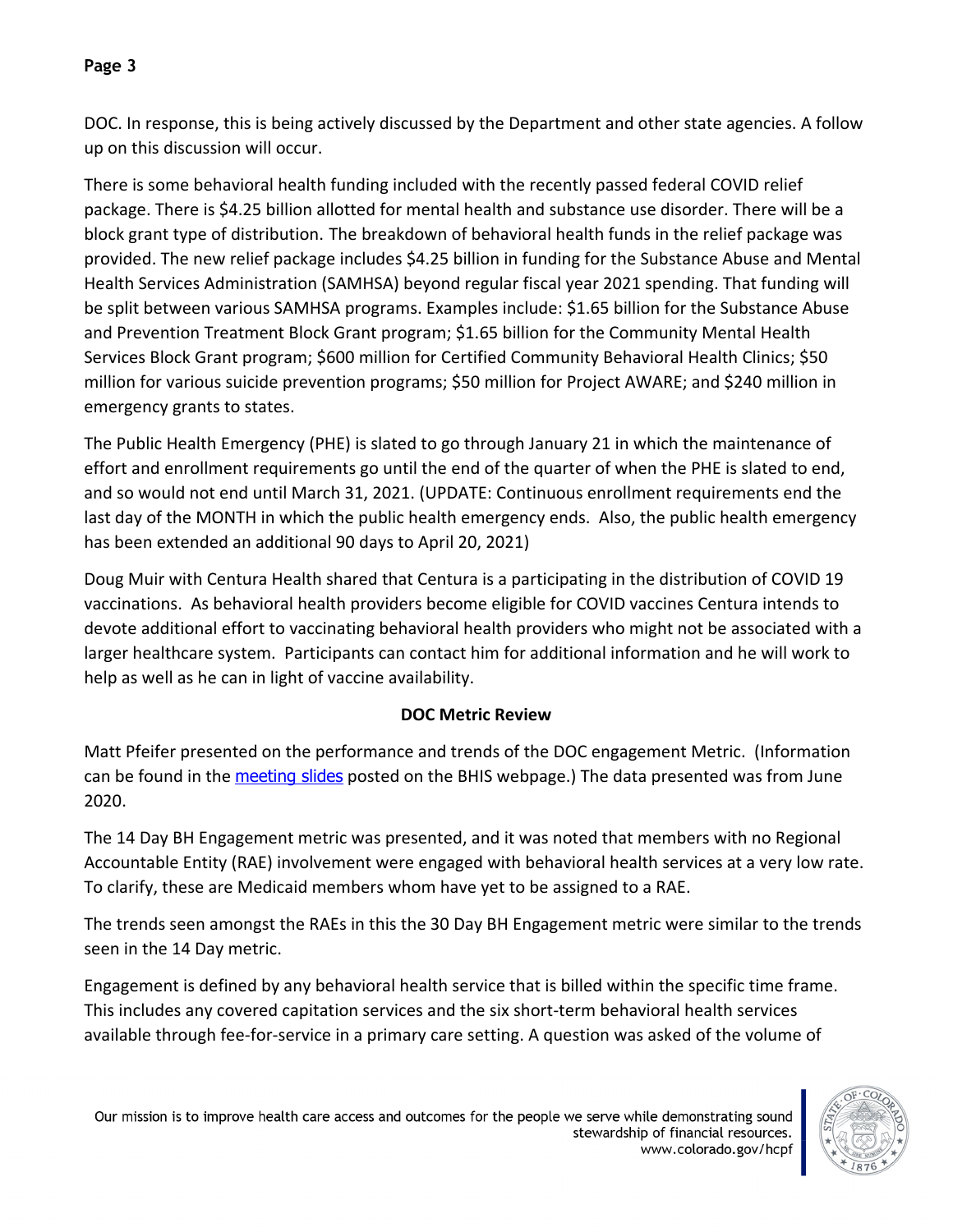members attributed to RAEs and if this was distributed equally across RAEs. Members are not attributed by the standard attribution process which does not result in equal distribution between RAEs. RAEs 3 and 5 are in the Denver Metro Area and receive about 250 members per month, RAE 7 is in the 150 range, and other RAEs generally receive about 100 members per month. The percentage on the right is the engagement rate for individual RAEs. If it reads 25% then that would mean 25 of 100 members. Participants continued to address the context for the numbers (a few additional members engaged in services can make a significant increase in the percentage), and options for refining the metric in the future by focusing on types of services utilized (ex. outpatient vs. emergency department).

Additional comments were made that DOC continues to require members to access services via the Approve Treatment Provider (ATP) network which is a barrier, and that DOC has also taken steps to support the use of Medicaid providers.

A response was provided to a question regarding the reasoning for June 2020 data being presented. It takes about 3-4 months for claims and encounters data is submitted to the Department. This can be further delayed if there are timely filing issues. Data then needs to be cleaned and analyzed. So, there is a minimum of about five months of wait time to receive data. There is data available for July 2020 but getting the data to be usable and correcting any human errors are some factors involved. HCPF also confirmed that BH data provided by telehealth is included in the data.

The metric on 14 Day BH Engagement by Race and Gender was presented. This was broken down into white and non-white categories. A thought shared was that the trends were not surprising and are problematic when seen through the lens of equity, diversity and inclusion, and access to health care services. A question was asked if the trends mirror what trends would be with non-white members coming out of the DOC system and members not in the DOC system. This distinction could help determine if engagement strategies need to be focused on the population of members exiting DOC or if it is a statewide need. HCPF has not completed that analysis but continues to dig into the data and ask these types of questions. A participant also asked if the ratio of services provide by ATP providers compared to Medicaid providers was shifting in the direction of Medicaid providers as intended. This shift should show up in the budget of DOC via expenditures for ATP services. Participants expressed the need to determine if community-based connections are culturally competent for this population and comparing it to the overall Medicaid population.

The DOC Re-Entry Care Cascade is the cascade of seeing an increase from 2014 where there was a population not eligible for Medicaid. The increase was due to the expansion of Medicaid. As policy decisions and initiatives were made, there was an increasing number of referrals and the hope is that behavioral health engagement continue to increase.

Reactions from the group were solicited on the review of DOC metrics. Participants requested to review the DOC metrics as often as the data was available and to have discussions as often trends in

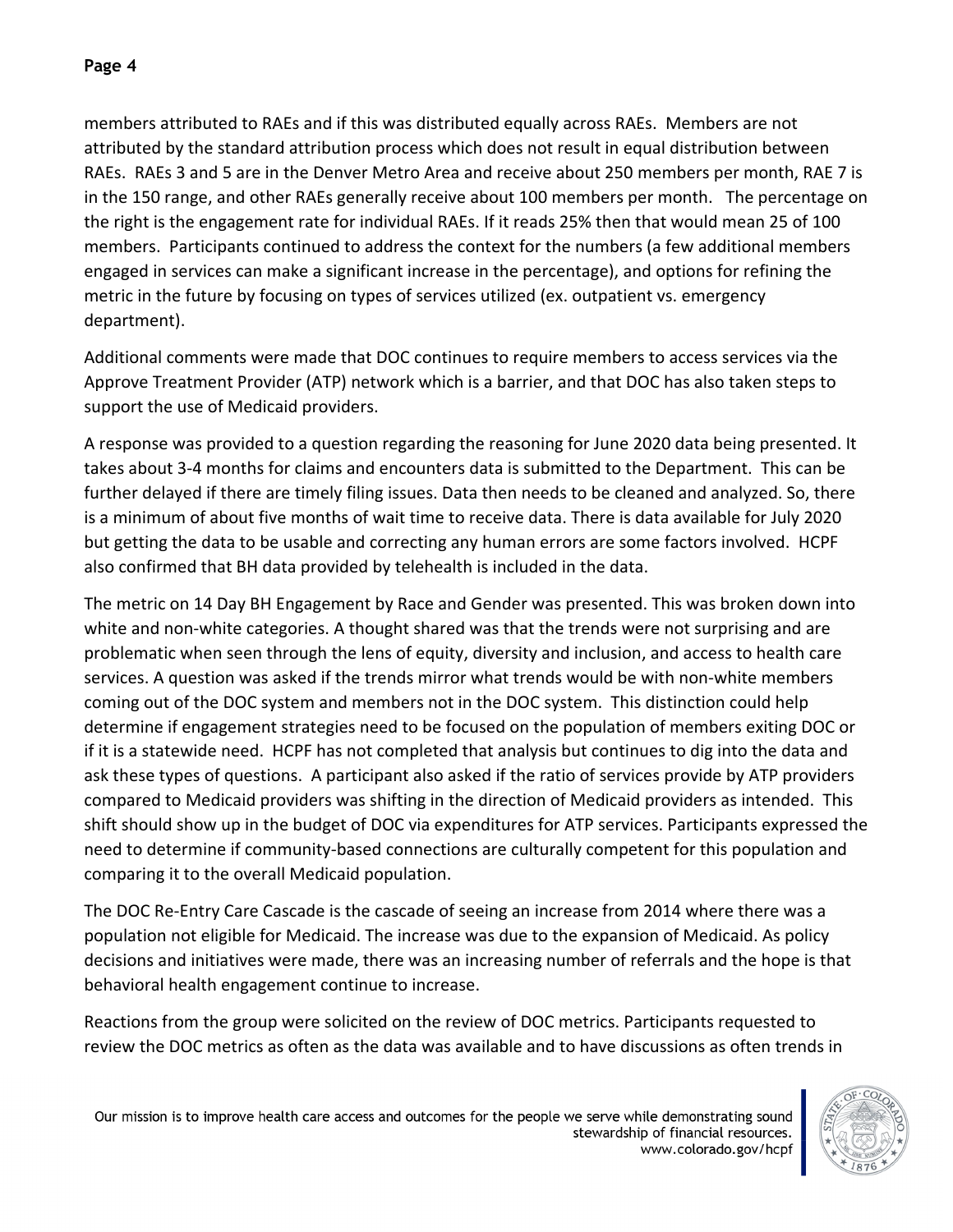# **Page 5**

the data can be seen. There was a desire to revisit the target questions and scope that the committee wants to address. Another suggestion was to set time aside quarterly for a more detailed discussion to look at targets and trends of the data, discuss what is working and is not working, and to do so through an equity lens. The Department pointed out that the data can help understand how the delivery system is reshaping itself and lead to strategies for tackling a variety of issues. Using the 30 Day BH Engagement data as an example, a question to ask is why CCHA RAE 7 has gone from last place to first place on this metric. The department explained that it would be helpful to have stakeholders in this subcommittee participate in these conversations. A Participant also suggested that having some targeted questions and discussion framework presented to participants ahead of meetings could help facilitate a more valuable discussion. Another participant expressed an interest in understanding the impact of COVID, how it has pushed the utilization of telehealth, and how this may have increased engagement among the DOC population. Another participant added that the issue of telehealth also might have an impact on equity which warrants some additional analysis. A participant from Southwestern Colorado shared that hiring more diverse behavioral health and medical professionals should be a priority. The participant shared that clients frequently comment that they would like to see more diverse health care professionals which would allow them to open up more. The issue of workforce development was discussed, specifically with cultural and linguistic issues. Another participant explained how a Peer Recovery Coach model is being utilized in various ways. This has proven to be very successful, especially as an alternative when appointments are not able to be made with credentialed providers (e.g., LCSW) within nine months. It was noted that the Office of Behavioral Health recently completed a statewide behavioral health needs assessment that has some rich gender and racial disparity data with a high-level summary. The assessment identifies the need for more focus on cultural competency and in working with populations that are not currently getting their behavioral health needs met. The Health Needs Assessment is available on the Colorado Department of Human Services website.

The agenda item concluded with the consensus that DOC metric data would be shared with the subcommittee regularly and that more detailed discussions can take place on a quarterly basis.

### **Crisis Service System**

In December Daniel Darting, Sue Williamson, and Matt Pfeifer updated the Program Improvement Advisory Committee (PIAC) on the crisis service system recommendations. The feedback received from PIAC was around consistently pushing for improved equity, diversity and inclusion for providers; incorporating schools in coordination efforts; concern that member support is more difficult to access; and that data sharing might be easier in the future if proposed Federal Health & Human Services rules are adopted.

The ideal state agreed upon by the subcommittee is "To have behavioral health systems (Medicaid, crisis services, providers, community resources, etc.) working together to ensure Medicaid members